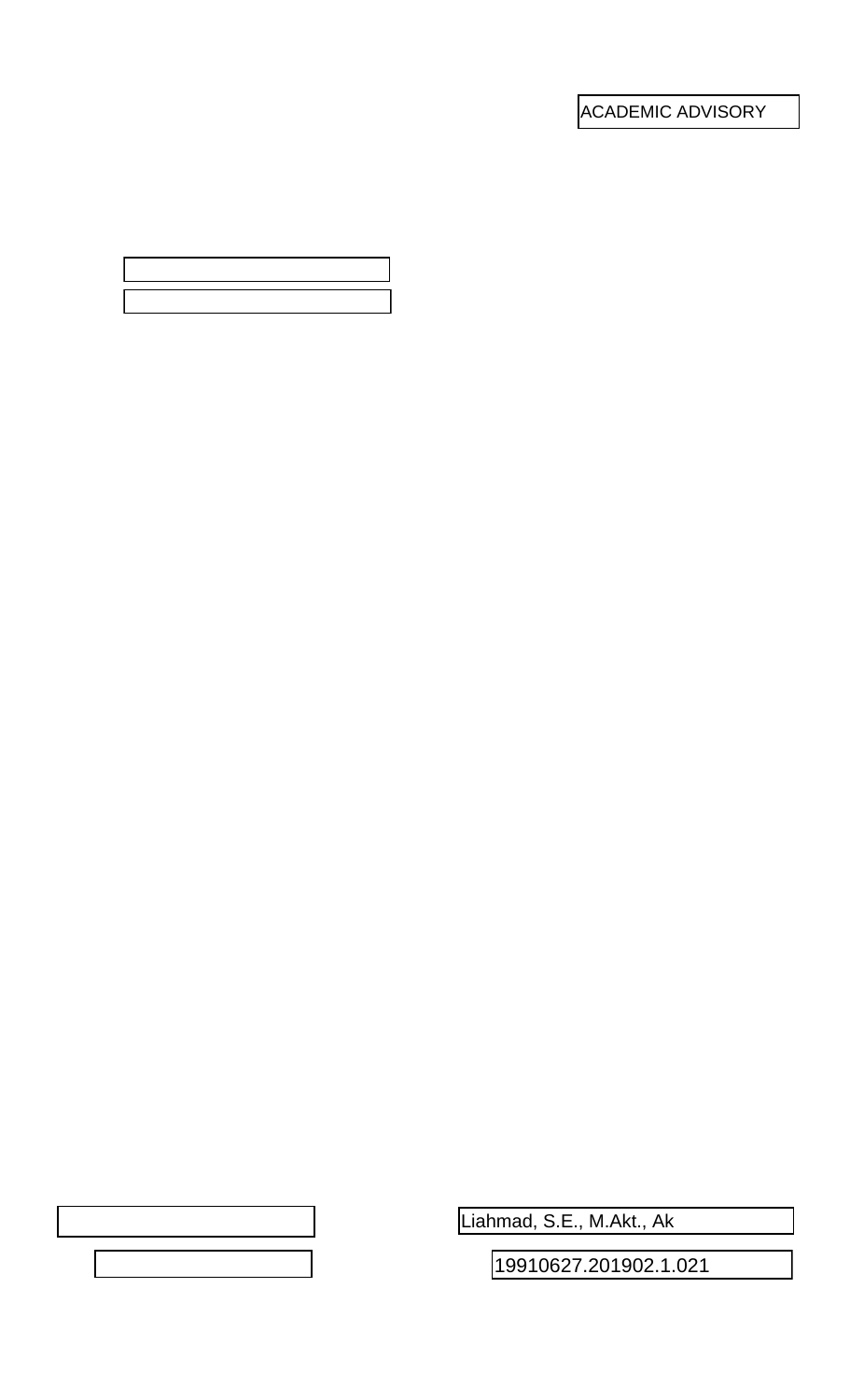

# **UNIVERSITAS BAHAUDIN MUDHARY**

## **MATA KULIAH PILIHAN DAN PARALEL**

| <b>SEMESTER</b> | <b>KODE MATA</b><br><b>KULIAH</b> | <b>NAMA MATA</b><br><b>KULIAH</b>         | <b>SKS</b> |  |
|-----------------|-----------------------------------|-------------------------------------------|------------|--|
| Paralel         |                                   | Enrichment Program (Independent Campus)   | 20         |  |
|                 | <b>UNAC1014</b>                   | <b>Thesis</b>                             | 6          |  |
|                 | <b>EBAC1763</b>                   | Toefl                                     |            |  |
| Pilihan         | <b>EBAC1024</b>                   | Indonesian Economic                       | 3          |  |
|                 | <b>EBAC1041</b>                   | <b>Management Product and Operational</b> | 3          |  |
|                 | <b>EBAC1043</b>                   | <b>Manajement Strategic</b>               | 3          |  |
|                 | <b>EBAC1037</b>                   | Macro Economic                            | 3          |  |
|                 | <b>EBAC1045</b>                   | Micro Economic                            | 3          |  |
|                 | <b>EBAC1013</b>                   | E-Businnes                                | 3          |  |
|                 | <b>EBAC1054</b>                   | <b>Social Community Service</b>           | 3          |  |
|                 | <b>EBAC1066</b>                   | <b>Behavioral Accounting</b>              | 3          |  |

#### **MATA KULIAH KAMPUS MERDEKA**

| <b>MERDEKA</b><br><b>BELAJAR</b> | <b>KODE MATA</b><br><b>KULIAH</b> | NAMA MATA<br><b>KULIAH</b>                     | <b>SKS</b> |
|----------------------------------|-----------------------------------|------------------------------------------------|------------|
|                                  | <b>EBAC1051</b>                   | <b>SAK &amp; SAK ETAP</b>                      | 3          |
|                                  | EBAC1064                          | <b>Treasury Management</b>                     | 3          |
|                                  | <b>EBAC1040</b>                   | <b>Management Information System</b>           | 3          |
| Management<br>Accounting         | EBAC1010                          | <b>Corporate Governance</b>                    | 3          |
|                                  | EBAC1004                          | <b>Banking Accounting</b>                      | 3          |
|                                  | <b>EBAC1042</b>                   | <b>Management Project</b>                      | 3          |
|                                  | <b>EBAC1039</b>                   | Management Audit/ Internal Audit               | 2          |
|                                  | <b>EBAC1061</b>                   | <b>Taxation Laboratory</b>                     | 3          |
|                                  | <b>EBAC1057</b>                   | Tax Audit, Tax Collecton, Objection and Appeal | 3          |
|                                  | EBAC1029                          | <b>International Taxation</b>                  | 3          |
| Taxation                         | EBAC1062                          | <b>Taxation Management and Strategy</b>        | 3          |
|                                  | <b>EBAC1052</b>                   | Sales Tax and Other Indirect Taxes             | 3          |
|                                  | <b>EBAC1046</b>                   | PBB, BPHTB, BM and Regional Taxes              | 3          |
|                                  | EBAC1060                          | <b>Taxation Accounting</b>                     | 2          |
| Internship                       | <b>EBAC1030</b>                   | ٠                                              | 20         |
| <b>Business Startup</b>          | <b>EBAC1008</b>                   |                                                | 20         |